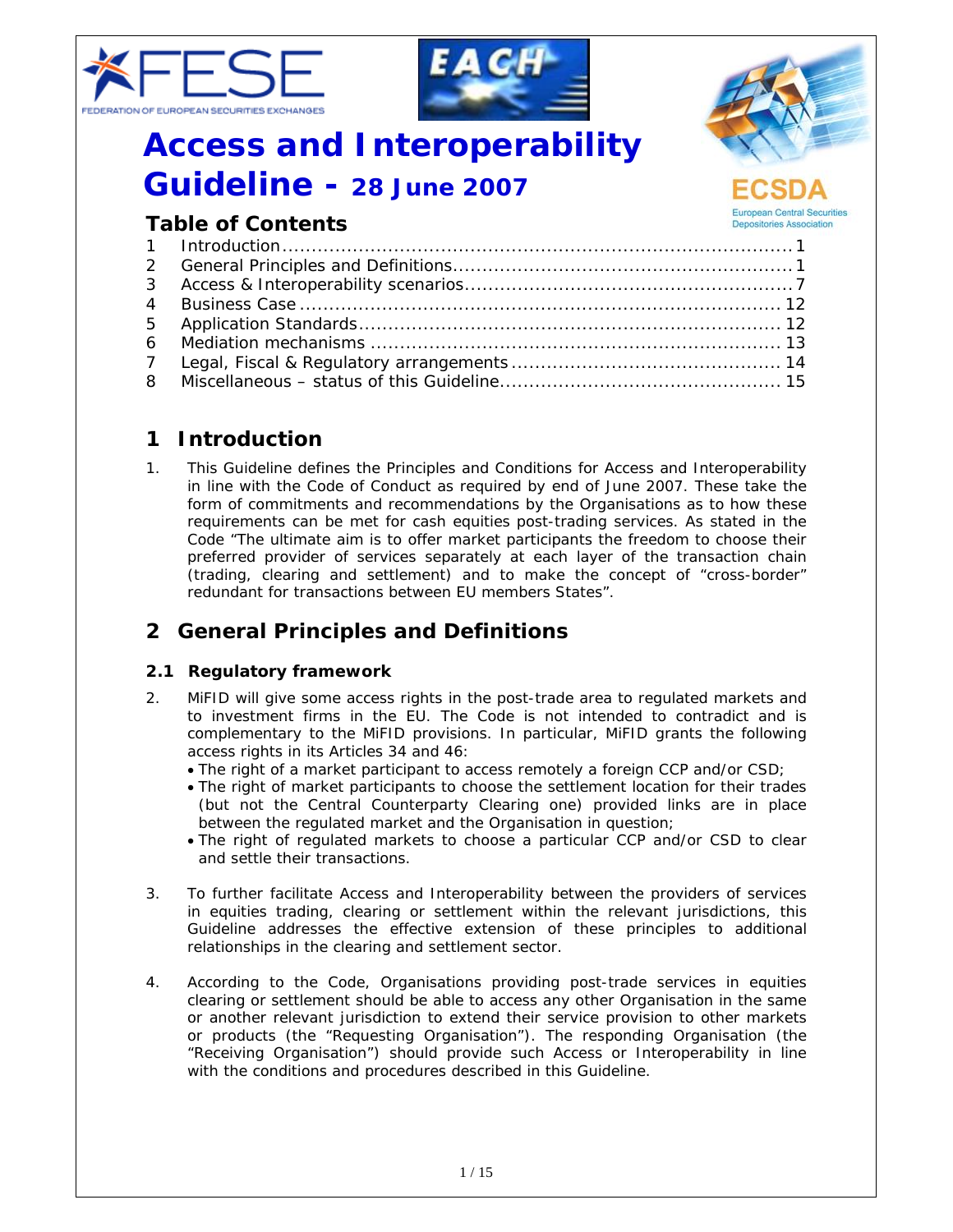5. Nevertheless, a precondition for obtaining full and cost-effective integration in the provision of cross-border post-trading services is the dismantling of the remaining Giovannini and other barriers. Therefore the European and national authorities should continue to work towards the elimination of legal, fiscal and regulatory barriers and encourage supervisory convergence to fully exploit the potential from the Code and this Guideline. (see also Chapter 7 - *Legal, Fiscal & Regulatory arrangements*)

#### **2.2 Organisation-specific Principles and Definitions**

6. These principles apply to all signatories of the Code of Conduct that adopt the Guideline (hereinafter referred to as "Organisations") whose European activities are subject to the supervision of a competent European authority.

#### **2.2.1 Trading Platform**

- 7. This Guideline applies to regulated markets and MTFs as defined under MiFID.
- 8. The Transaction Feed remains the property of the Trading Platform. Unless otherwise agreed, the transaction feed should be used solely for concluding the clearing and settlement process of trades.
- 9. A CCP cannot request a transaction feed from a Trading Platform if that Trading Platform does not use a CCP.
- 10. A CCP cannot request a Transaction Feed from a Trading Platform for cleared products without establishing a relationship with the CCP and CSD currently used.
- 11. A CSD cannot request a Transaction Feed from a Trading Platform without establishing an appropriate relationship with the CSD currently used, and the CCP currently used in relation to products where use of a CCP is mandatory.

#### **2.2.2 CCP**

- 12. This Guideline applies to Organisations whose CCP activities are subject to supervision as a CCP by a competent authority in Europe; or where there is no such specific regulatory status:
	- In relation to its CCP activities, it must be currently assessed by its competent national authorities as observing CPSS-IOSCO Recommendations for Central Counterparties 1-6, 8, 10 & 11<sup>1</sup>; at least broadly observing all other Recommendations<sup>2</sup>; and as Observing the Recommendations as an overall assessment; and
	- Central counterparty clearing must be clearly separated from other risk taking activities of the Organisation.
- 13. Competition between CCPs must not have a significantly detrimental effect on risk management standards in place. (see Operational Efficiency Principle, Chapter 2.4 - *Principles for Access and Interoperability* – Article 49)

#### **2.2.3 CSD**

-

14. This Guideline comprises the provision of settlement and custody services by parties offering issuer CSD services.

 $<sup>1</sup>$  i.e. those covering Legal risk; Participation requirements; Measurement and management of credit exposures;</sup> Margin requirements; Financial resources; Default procedures; Operational risk; Physical deliveries; and Risks in links between CCPs.

 $2$  i.e. those covering Custody and investment risks; Money settlements; Efficiency; Governance; Transparency; and Regulation and oversight (which includes at 4.15.4 provisions regarding supervisory co-operation in relation to CCP links).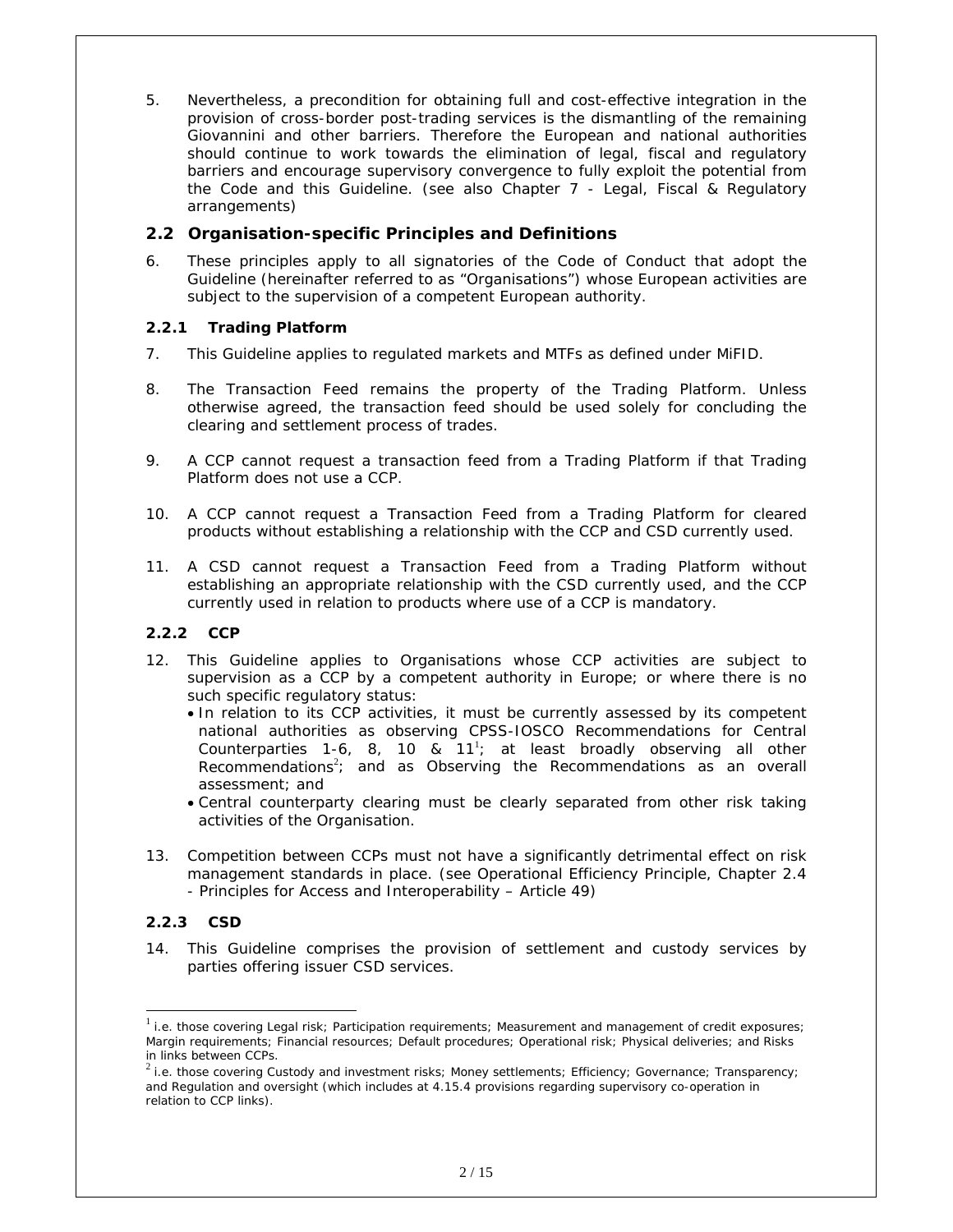15. To achieve the goals of the Code Access and Interoperability is meant to include cross-border DVP services (where possible) (see Chapter 7 – *Legal, Fiscal & Regulatory arrangements*).

#### **2.3 Access types and Interoperability**

- 16. "Access" and "Interoperability" are used in the specific meaning of the Code, i.e. Access subject to the access conditions specified in paragraphs 23, 25-33 of the Code of Conduct and Interoperability subject to the Interoperability conditions specified in paragraphs 24, 34-36 of the Code of Conduct.
- 17. "Link" is a generic reference for any of the Access types and Interoperability described below.
- 18. The General Principles as defined in Chapter 2.4 *General Principles for Access and Interoperability*, apply to all Links as detailed below, unless explicitly stated differently.
- 19. The following matrix describes the possible Links between the Trading Platforms and post-trading Organisations. It shows the possible type of Links per Requesting Organisation and Receiving Organisation. The types of relationship are specified in this chapter however each combination is further detailed in Chapter 3 - *Access & Interoperability scenarios*.

| Requesting                        | <b>Trading</b><br><b>Platform</b> | <b>CCP</b>                     | <b>CSD</b>                     |                                                                                                                                                                                                                                                       |
|-----------------------------------|-----------------------------------|--------------------------------|--------------------------------|-------------------------------------------------------------------------------------------------------------------------------------------------------------------------------------------------------------------------------------------------------|
| <b>Trading</b><br><b>Platform</b> |                                   | [3.1]<br><b>TF</b>             | $[3.2]$<br><b>TF</b>           | Legend<br><b>Standard Access</b><br><b>SA</b><br><b>Customised Access</b><br>CA<br><b>Transaction Feed</b><br><b>TF</b><br><b>InterOperability</b><br>IО<br>Scenario chapter reference<br>[ <i>x</i> . <i>x</i> ]<br>Vertical link<br>Horizontal link |
| <b>CCP</b>                        | $[3.3]$<br><b>TF</b>              | $[3.5]$<br>SA/CA/<br><b>IO</b> | $[3.6]$<br><b>SA/CA/</b><br>TF |                                                                                                                                                                                                                                                       |
| <b>CSD</b>                        | $[3.4]$<br>ΤF                     | $[3.7]$<br><b>TF</b>           | [3.8]<br>SA/CA/<br><b>IO</b>   |                                                                                                                                                                                                                                                       |

#### **2.3.1 Access types**

- 20. **Standard Unilateral Access**: An Organisation (CCP or CSD where applicable) is a standard participant in another Organisation. This is hereafter referred to as "Standard Access".
- 21. **Customised Unilateral Access:** An Organisation (CCP or CSD where applicable) is a participant in another Organisation, but in addition certain parts of the service offering to the Requesting Organisation are customised. This is hereafter referred to as "Customised Access".
- 22. **Transaction Feed Access:** Access by an Organisation (CCP or CSD) to a transaction feed from another Organisation.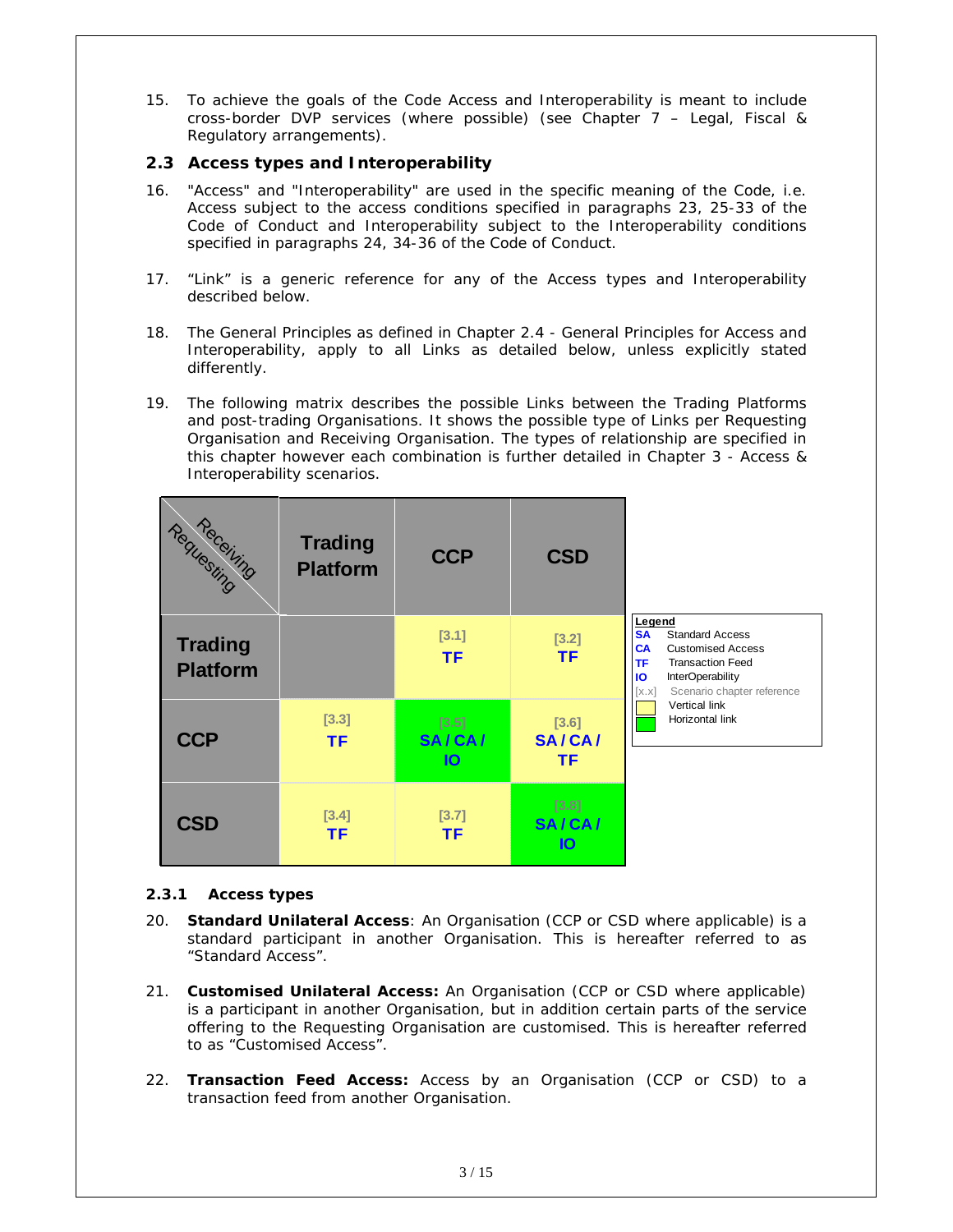#### **2.3.2 Standard Access**

- 23. Standard Access is a right.
- 24. Standard Access will be provided on the same terms and conditions as provided to any other standard participant of the Receiving Organisation.
- 25. Functions that are developed and made available to all standard participants or to be developed as part of the elimination of the Giovannini Barriers should be available through Standard Access. These functions should be made available to standard participants as part of the standard service level within the specific timescales.
- 26. Standard Access involves one Organisation opening an account in the other Organisation.

#### **2.3.3 Customised Access**

- 27. Customised Access is a conditional right subject to the conditions described below. Customised Access involves one Organisation opening an account in the other Organisation.
- 28. The Receiving Organisation will be requested to develop special functions for the Requesting Organisation. Provided the request is reasonable (in terms of e.g. scope, resources and timing), the Receiving Organisation should respond to the request in good faith. Where Customised Access implies excessive use of resources, it should be possible for a Receiving Organisation on an objective and impartial basis to limit the customisation.
- 29. Customisation will only benefit the Requesting Organisation(s) and will have no impact on the standard participants of the Receiving Organisation. Therefore it will be compensated by the Requesting Organisation on a cost-plus basis unless bilaterally agreed otherwise (see also Chapter 4 - *Business Case*).
- 30. Any customisation provided for one Organisation should also be made available to other Organisations upon request.
- 31. Requests that would lead to fundamental changes to the Receiving Organisation are beyond Customised Access.
- 32. Any customisation should always be aligned with international industry standards where applicable. This includes the elimination of the Giovannini Barriers, such as the Giovannini Barrier 1 protocol (GB1) and ECSA/ECSDA GB3 standards for the harmonisation in the processing of corporate events.

#### **2.3.4 Transaction Feed Access**

- 33. Transaction Feed Access is a conditional right subject to the conditions described below.
- 34. For the purpose of this Guideline Transaction Feed will be used as the term to cover trade feed and settlement feed.
- 35. Transaction Feed Access is the access by an Organisation (CCP or CSD) to a Transaction feed from another Organisation (Trading Platform or CCP). The main difference between Transaction Feed Access and the other types of Access is that Transaction feeds do not necessitate the opening of accounts at the Organisations.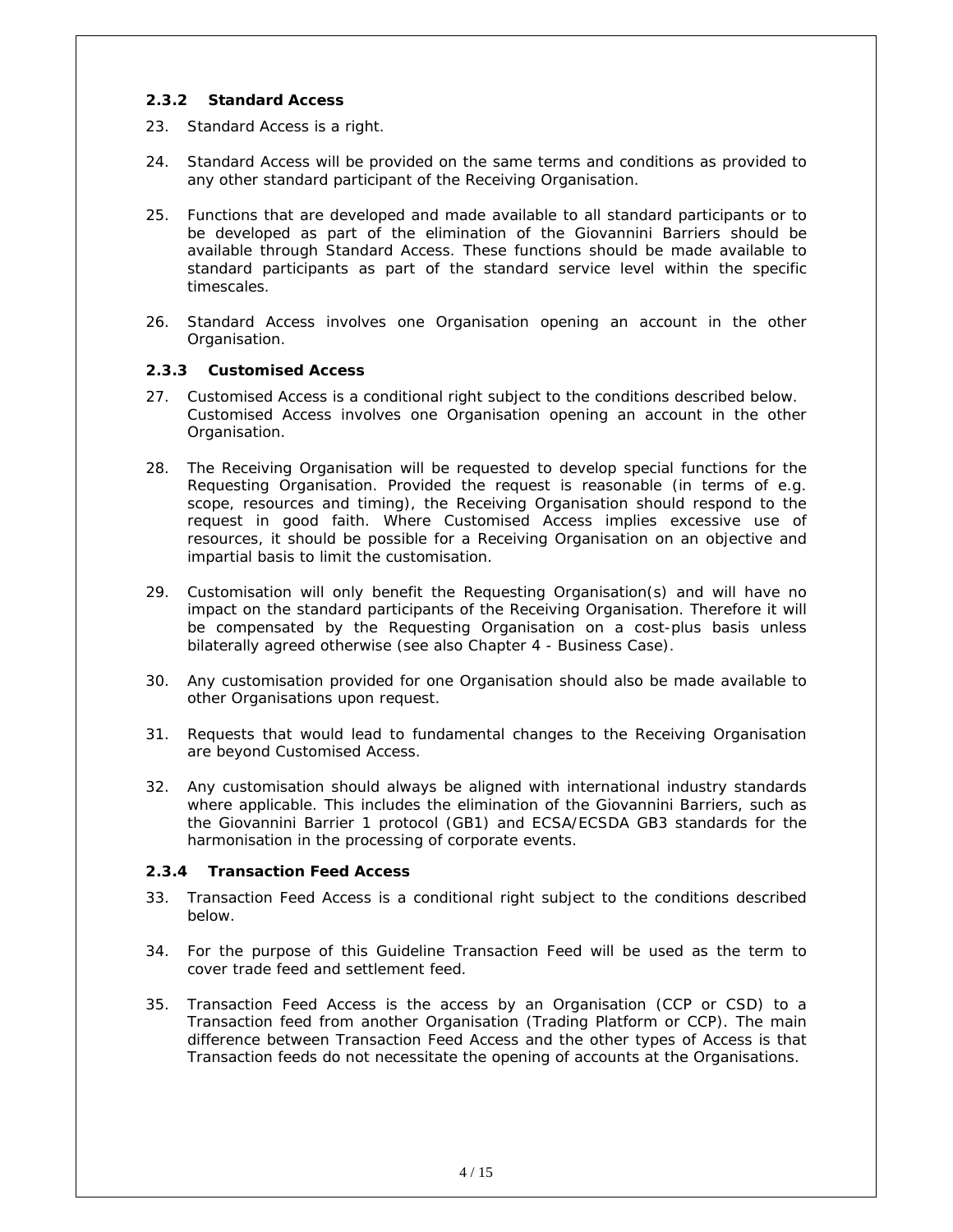- 36. The Transaction Feed will always flow vertically from a Trading Platform or a CCP to a CSD, or from a Trading Platform to a CCP. There might be a need for reporting in the opposite direction for regulatory, operational or other purposes.
- 37. As a condition of meeting the request, a CCP to CCP or CSD to CSD Link may need to be established. Further details are provided in the scenarios.
- 38. Routing the Transaction Feed in order to make use of multiple post-trade providers could potentially require significant development and implementation costs (business and IT).
- 39. Such Access will have no impact on the existing participants of the Receiving Organisation. Therefore it will be compensated by the Requesting Organisation on a cost-plus basis unless bilaterally agreed otherwise (see also Chapter 4 - *Business Case*).
- 40. Transaction Feed Access therefore typically involves customisation even if formats and communication means are standardised. Provided the request is reasonable (in terms of e.g. scope, resources and timing), the Receiving Organisation should respond to the request in good faith. Where this implies excessive use of resources, it should be possible for a Receiving Organisation on an objective and impartial basis to limit the customisation.
- 41. The existing Transaction Feed may be enriched for further processing and this enrichment should be made available on a non-discriminatory basis.

#### **2.3.5 Interoperability**

42. Interoperability means advanced forms of relationships where an Organisation is not generally connecting to existing standard service offerings of the other Organisations but where they agree to establish mutual solutions.

#### **2.3.5.1 CCP to CCP Interoperability**

- 43. Choice of CCP as demanded by users in line with Article 1 of the Code is best delivered by Interoperability between CCPs.
- 44. Interoperability between CCPs, as defined in Chapter 3.5.3 -*Scenario: CCP to CCP Interoperability*, is not likely to have an impact on the standard participants of the Receiving CCP, and is a conditional right of the Requesting Organisation, subject to agreement based on the Business Cases of the Organisations involved.
- 45. Where Interoperability requests imply excessive use of resources, it should be possible for a Receiving Organisation on an objective and impartial basis to limit the requests.

#### **2.3.5.2 CSD to CSD Interoperability**

- 46. Choice of settlement provider in line with Article 1 of the Code can be delivered by Standard and/or Customised Access between CSDs. Interoperability is not a requirement to deliver such choice of settlement provider; CSDs may however mutually agree to deliver such interoperability if they so choose.
- 47. Interoperability between CSDs, as defined in Chapter 3.8.3- *Scenario: CSD to CSD – Interoperability*, consists of fundamental changes to the Receiving CSD and will have an impact on the standard participants of the Receiving CSD. Interoperability between CSDs is a conditional right, subject to mutual agreement based on the Business Cases of the Organisations concerned. Both CSDs have to evaluate, in particular, the impact on their participants and systems, which constitute part of the business case required by both.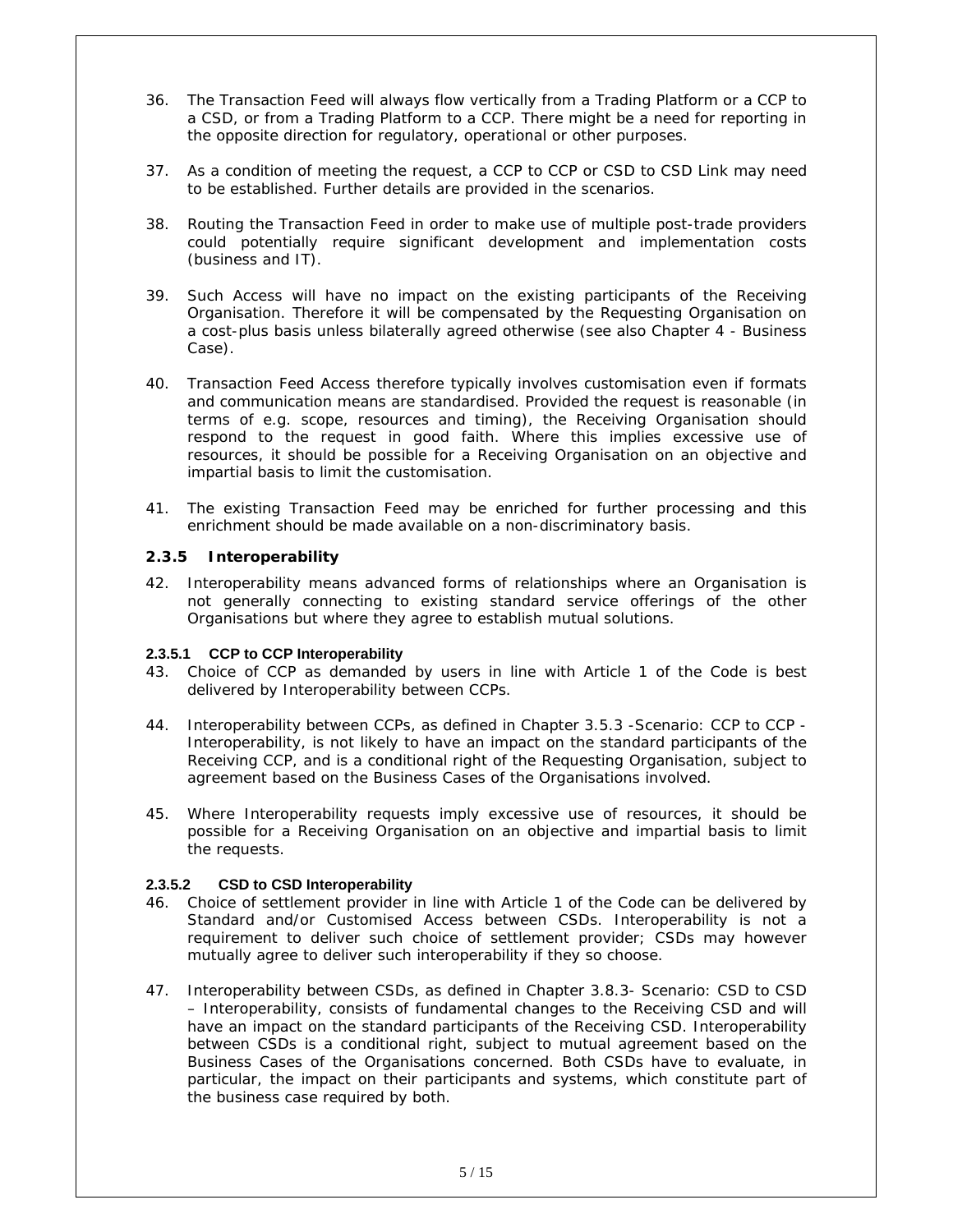#### **2.4 General Principles for Access and Interoperability**

- 48. The following principles establish the conditions for Links between Organisations. They shall be applied universally across all Organisations subject to the Code and this Guideline and are applicable to all Access and Interoperability scenarios. Where applicable these principles are detailed in Chapter 3 - *Access & Interoperability scenarios*.
- 49. The **Operational Efficiency Principle**: Any agreement to request/offer Access to, or Interoperability between, Organisations should ensure that the existing operational efficiency of financial markets will not be significantly weakened by the development of new Links. In case of refusal the Receiving Organisation will disclose any negative impact on Operational Efficiency based on significant, quantifiable and clear indications. Loss of market share cannot be used to invoke the Operational Efficiency Principle.
- 50. The **Reciprocity Principle**: This principle entitles the Receiving Organisation to deny any Link in the case where the Requesting Organisation is itself demonstrably impeding an actual parallel request for a reciprocal Link.
- 51. The **Receiving Party Principle**: This principle ensures the orderly operation of the existing market. The Requesting Organisation should, in principle, comply with the legal, fiscal and regulatory arrangements applicable to the Receiving Organisation. The Receiving Organisation can not allow Links on terms that would cause any breach of legal, fiscal and regulatory arrangements outside the control of the Receiving Organisation.
- 52. The Receiving Organisation can not be forced to change its own market practices and standards towards its own participants, unless mutually agreed.
- 53. Subject to the Receiving Party Principle, the Requesting Organisation has the right to define its own market practices and standards towards its own participants.
- 54. **Non-extension Principle**: The Receiving Organisation is under no compulsion to extend its product scope. Requests for new products are subject to mutual agreement.
- 55. **Non-discrimination Principle**: Any Link relationships should be established and maintained on a non-discriminatory basis. Subject to existing non-disclosure agreements the Receiving Organisation should disclose relevant details (including fee arrangements) of Link relationships with other Organisations at an appropriate stage in the Application Process. The Receiving Organisation may require the Requesting Organisation to guarantee the confidentiality of its commercially sensitive information provided to the latter in order to achieve Customised Access or Interoperability.
- 56. Adoption of the above principles does not oblige Organisations who currently have existing Links in place to alter the terms and conditions of those Links, however any Organisation can make a new request in light of this Guideline, which may lead to a renegotiation of the existing contract.
- 57. To ensure user choice of CCP for all relevant securities and to maintain operational efficiency in terms of orderly functioning of markets and use of collateral, a CCP requesting entry to a market through an Interoperability agreement with a Receiving CCP should offer its services for all cash equity instruments eligible at the Receiving CCP for the market in question.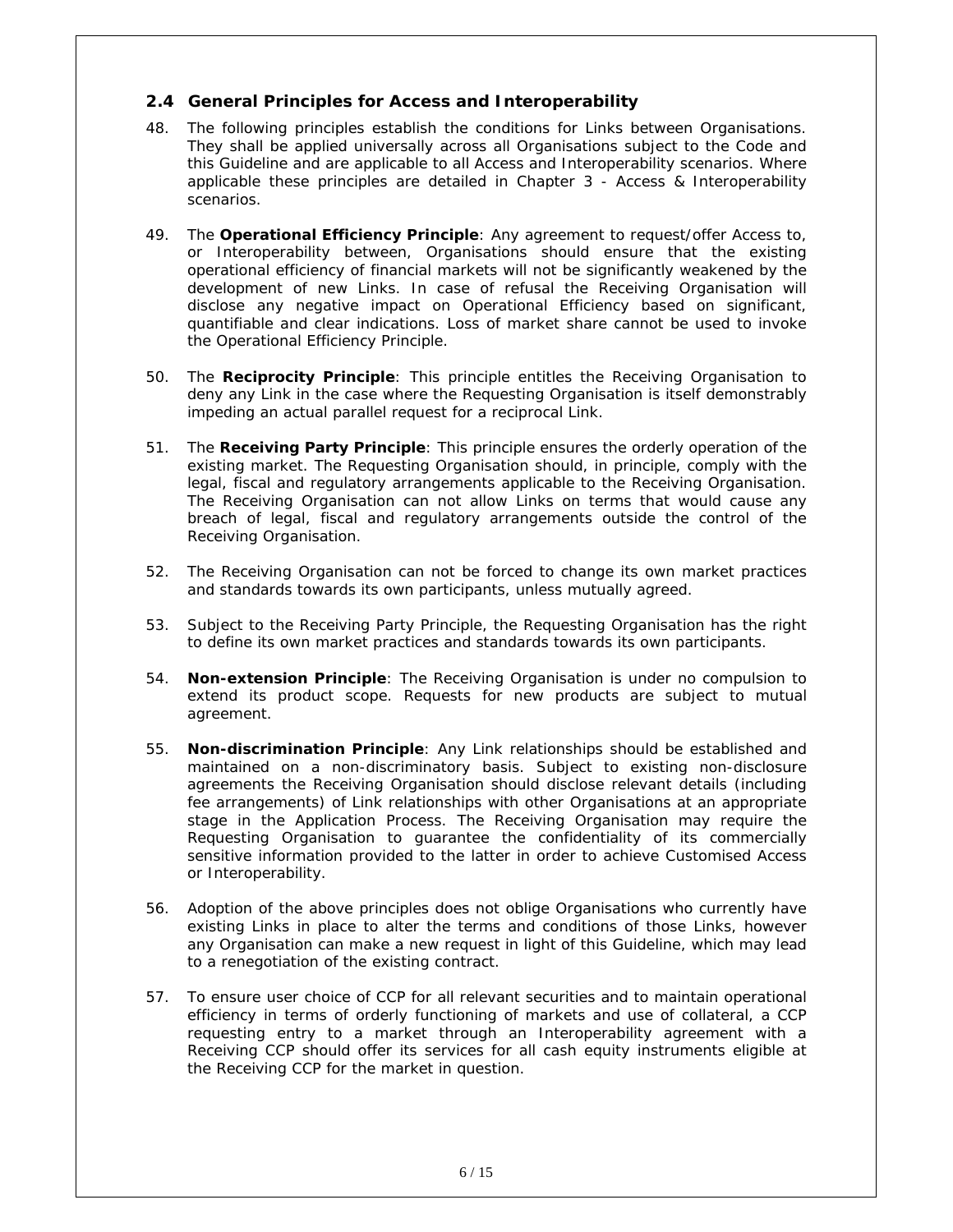### **3 Access & Interoperability scenarios**

- 58. The following scenarios illustrate the possible Links between the Organisations enhancing customers' choice under the framework of the Code of Conduct.
- 59. Organisations have the right to request Access or Customised Access to other Organisations, the right to request access to Transaction feeds, and the right to request Interoperability with other Organisations.

#### **3.1 Scenario: Trading Platform to CCP - Vertical**

- 60. In this scenario the Trading Platform requests a CCP to accept its Transaction Feed.
- 61. As a condition of meeting the request, a CCP to CCP Link may need to be established. The principles and conditions for this Link are further detailed in Chapter 3.5. – *Scenario: CCP to CCP - Horizontal*.
- 62. The CCP to CCP Link, if required, is by default Peer-to-Peer unless otherwise agreed, see Chapter 3.5.3 - *Scenario: CCP to CCP - Interoperability* – Article 79.
- 63. In the event that loss of business threatens the safe and sound continuous operation of a CCP's services, that CCP should have the ability to renegotiate its service agreement with the Trading Platform. However this should not affect the Trading Platform's relationship with the Requesting CCP.

#### **3.2 Scenario: Trading Platform to CSD - Vertical**

- 64. In this scenario there is no CCP and the Trading Platform requests a CSD to accept its Transaction Feed.
- 65. The following conditions must be in place before a Link can be built between a Trading Platform and a CSD:
	- If securities are traded by two Members of the Trading Platform which are participants in two different CSDs, a horizontal Link between the CSDs must be in place as of Chapter 3.8- *Scenario: CSD to CSD - Horizontal*.
	- Trading Platform members or their agents must provide the CSD with an authorization (e.g. "Power of Attorney") to accept instructions on their behalf from third-parties, when applicable.
- 66. The Organisation(s) may require a flow of information between the CSD and the Trading Platform to enable the Trading Platform to fulfil its Regulatory Obligations. An example could be a settlement status reports (i.e. matched/unmatched, settled, rejected or failed, etc.).

#### **3.3 Scenario: CCP to Transaction Feed from Trading Platform - Vertical**

- 67. In this scenario a CCP requests a Transaction Feed from a Trading Platform.
- 68. A Trading Platform may make access to its Transaction Feed by a Requesting CCP dependent on that CCP concluding a Link arrangement with any CCP(s) already serving that market, and on that CCP obtaining Access to any CSD or other provider of settlement services in respect of instruments traded on that platform.
- 69. The CCP to CCP Link, if required, is by default Peer-to-Peer unless otherwise agreed, see Chapter 3.5.3 - *Scenario: CCP to CCP - Interoperability*– Article 79.

#### **3.4 Scenario: CSD to Transaction Feed from Trading Platform - Vertical**

70. In this scenario the CSD requests the Transaction Feed from the Trading Platform, where no CCP is involved and where the existing CSD or Trading Platform is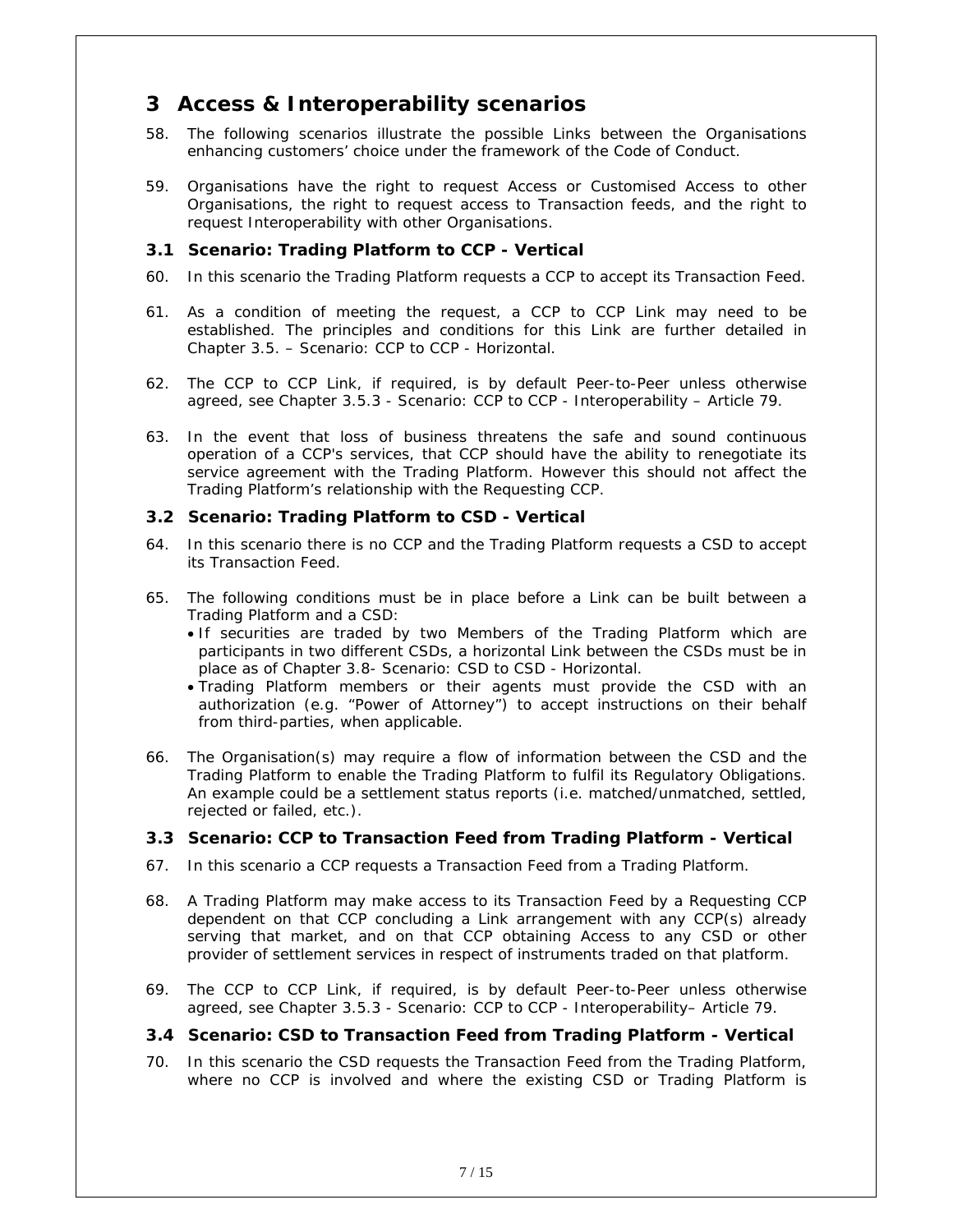performing the risk management function (if any). This requires the Trading Platform to recognise multiple CSDs. A Link with the existing CSD must be in place.

- 71. The Requesting CSD has to adhere to the current risk management rules of the existing CSD or Trading Platform.
- 72. The following conditions must be in place before a Link can be built between a CSD and a Trading Platform:
	- If securities are traded by two Members of the Trading Platform which are participants in two different CSDs, a horizontal Link between the CSDs must be in place as of Chapter 3.8 - *Scenario: CSD to CSD - Horizontal*.
	- Trading Platform members or their agents must provide the CSD with an authorization (e.g. "Power of Attorney") to accept instructions on their behalf from third-parties, when applicable.
- 73. The Organisation(s) may require a flow of information between the CSD and the Trading Platform to enable the Trading Platform to fulfil its Regulatory Obligations. An example could be a settlement status reports (i.e. matched/unmatched, settled, rejected or failed, etc.).

#### **3.5 Scenario: CCP to CCP - Horizontal**

74. In this scenario a CCP requests Standard or Customised Access to another CCP or enter into an Interoperable Link.

#### **3.5.1 Scenario: CCP to CCP - Standard Access as Standard Member**

- 75. In this scenario a CCP requests Access to another CCP under the standard participant conditions of the Receiving CCP. It is the responsibility of the Requesting CCP to ensure its own regulatory compliance for this type of Access.
- 76. The following requirements should be put in place before a CCP can gain Access to another CCP:
	- The rules and regulations of the Receiving CCP must allow other CCPs to become standard participant in the Receiving CCP following the standard clearing membership rules.
	- The Receiving CCP should provide the Requesting CCP with all functionality made available to the Receiving CCP's other participants.

#### **3.5.2 Scenario: CCP to CCP - Customised Access as Standard Member**

77. In this scenario Customised Access means that the Receiving CCP will perform some customisation at the request of the other CCP, for which it will be compensated on a cost-plus basis unless bilaterally agreed otherwise. This customisation must not bring fundamental changes to the existing systems, processes and business model of the Receiving CCP, and may become available for all members and as a consequence costs incurred for the customisation could be shared. This customisation will have no impact on the standard participants of the Receiving CCP.

#### **3.5.3 Scenario: CCP to CCP - Interoperability**

- 78. In this scenario CCP to CCP Interoperability means that the Receiving CCP recognizes the Requesting CCP in its nature and regulatory status as a CCP and vice versa.
- 79. There are 2 models that apply to this scenario:
	- Peer-to-Peer Model: All CCPs receive their trades directly and simultaneously from the same source (Trading Platform or third-party). In this case the Requesting CCP should not be obliged to use the services of the Receiving CCP.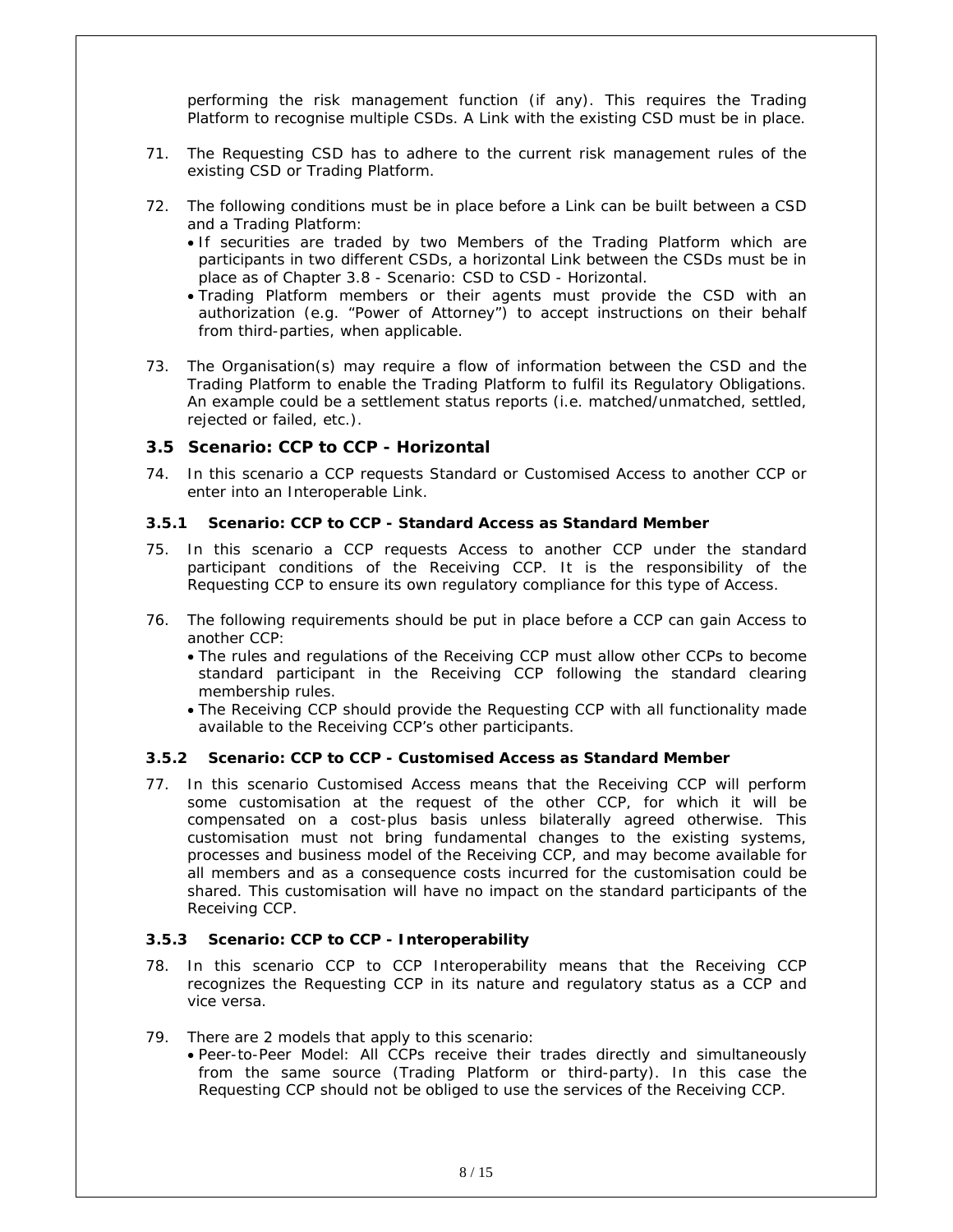- Sub-CCP model: The Sub-CCP receives its trades from the Receiving CCP.
- 80. The CCP to CCP Link is by default Peer-to-Peer unless otherwise agreed.
- 81. The Receiving CCP will define the following key-standards for cross CCP transactions:
	- Jurisdiction
	- Interposition and Trade registration process
	- Settlement process and location (cash and securities)
	- Netting
	- Corporate action processing
	- Management of Settlement Failures
	- Risk management model (subject to the general principles described below which needs to ensure fair and non-discriminatory treatment of both CCPs)
- 82. Interoperability between CCPs shall deliver:
	- Transparency and minimum impact for customers:
		- Participants should not need to be aware which CCP their trading counterparty is using. Participants of the Receiving CCP shall not be adversely affected by establishing a CCP-CCP Link.
		- Where trades occur between customers of the same CCP, there would be no requirement for other CCP(s) to be informed of the trade in a Peer-to-Peer relationship.
	- No damage to risk management principles or approaches. CCP to CCP Interoperability will be fully compliant with CPSS-IOSCO recommendation 11.
- 83. No CCP can be forced to change these key standards and each is therefore solely responsible for their application to its own participants:
	- The legal jurisdiction over contractual relations
	- Membership criteria, including capital and reporting requirements
	- Account structure
	- Settlement process and location (cash and securities) and netting
	- Initial margining methodologies, algorithms and parameters, including the ability to offer initial margin offsets or portfolio-based initial margining across positions traded on different platforms
	- Payment and collateral arrangements
	- Default rules and procedures, including powers over declaration and management of default
	- Default fund and stress-testing rules
	- Powers under market emergencies
	- Tariffs and rebate policies
- 84. Risk Management:

CCPs will recognise the specific status of each other as CCPs and not as risk-taking intermediaries.

- The CCPs involved have to arrange an adequate collateralisation scheme to cover the exposure of potential losses.
- No CCP is obliged to contribute to the other CCP's participants' default fund or other post default backing schemes.
- A default of a Clearing Member at one CCP should not affect the other CCP unless the first CCP itself is in default.
- 85. Fees and Costs:

Guidelines for fees and ongoing costs within CCP-CCP Link models vary depending on the structure of the Link: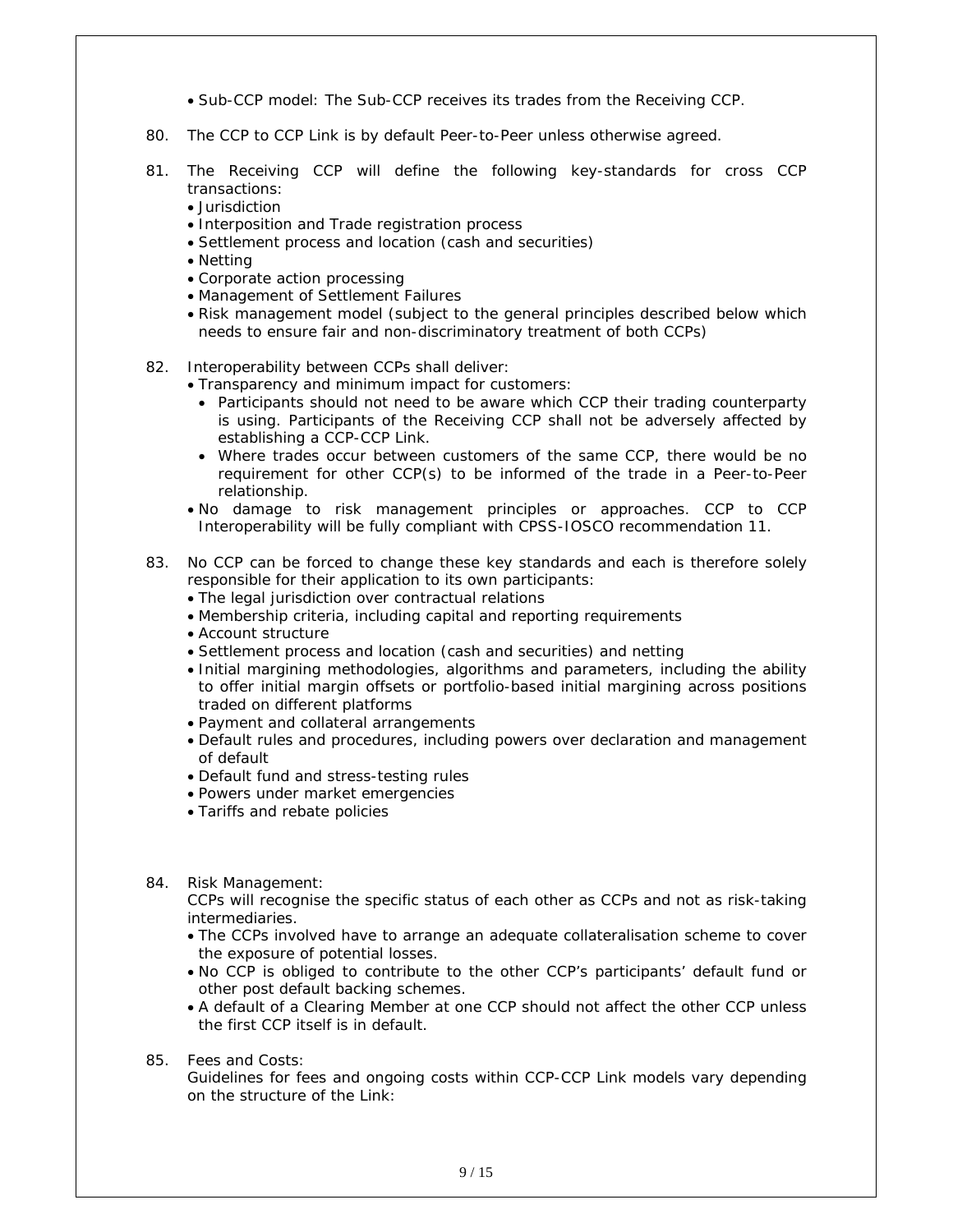- Peer-to-Peer model: There is no charging for internalised trades. Depending on the defined services used (if any) and agreed by the linked parties, fees and/or ongoing costs for cross-CCP transactions can be charged on a bilateral and equal basis for comparable services. The Requesting CCP should not be obliged to use services from the Receiving CCP. As a benchmark for the level of charging, the lower relevant fee, as applied to the other participants, of the two infrastructures should be used as a base for determining the level.
- Sub-CCP model: The Requesting CCP will incur costs of the defined services provided by the Receiving CCP for all trades within the Link. Charges apply for these services shall not exceed the standard participant rates.

#### **3.6 Scenario: CCP to CSD - Vertical**

- 86. In this scenario the CCP requests Access to the CSD, either as Standard or Customised Access, and/or requests to send a Transaction Feed. For Standard or Customised Access there will be an account required at the CSD.
- 87. As a condition the Trading Platform may need to establish an agreement with the CSD.
- 88. Before a CCP to CSD Link can be established, the CSD participants must provide the CCP with an authorization (e.g. "Power of Attorney") to generate instructions on their behalf, when applicable.

#### **3.7 Scenario: CSD to Transaction Feed from CCP - Vertical**

- 89. In this scenario the CSD requests Access to the Transaction Feed from the CCP.
- 90. As a condition the Trading Platform may need to establish an agreement with the CSD.
- 91. A CSD requests Access to a CCP Transaction Feed dependent on that CSD establishing the necessary Link to the issuer-CSD either directly or indirectly. In cases where the CCP - due to outsourcing arrangements – does not receive the Transaction Feed from the Trading Platform, the new CSD should receive and send the Transaction Feed in the same manner.
- 92. Before a CSD to CCP Link can be established, the CSD participants must provide the CCP with an authorization (e.g. "Power of Attorney") to generate instructions on their behalf, when applicable.

#### **3.8 Scenario: CSD to CSD - Horizontal**

- 93. In this scenario a CSD requests Standard or Customised Access to another CSD. Access between two CSDs can be seen as a first step for Interoperability, although it can deliver enough added value by itself to comply with market demands. Standard Access should permit a quick, simple setup of a Link between infrastructures to permit business objectives to be fulfilled, even though subsequent moves towards customisation or Interoperability could further facilitate or enhance the efficiency of the Link if desired.
- 94. Standard or Customised Access can deliver competition between settlement services providers, as well as a choice for participants.
- 95. The following requirements should be put in place before a CSD to CSD Link can be established: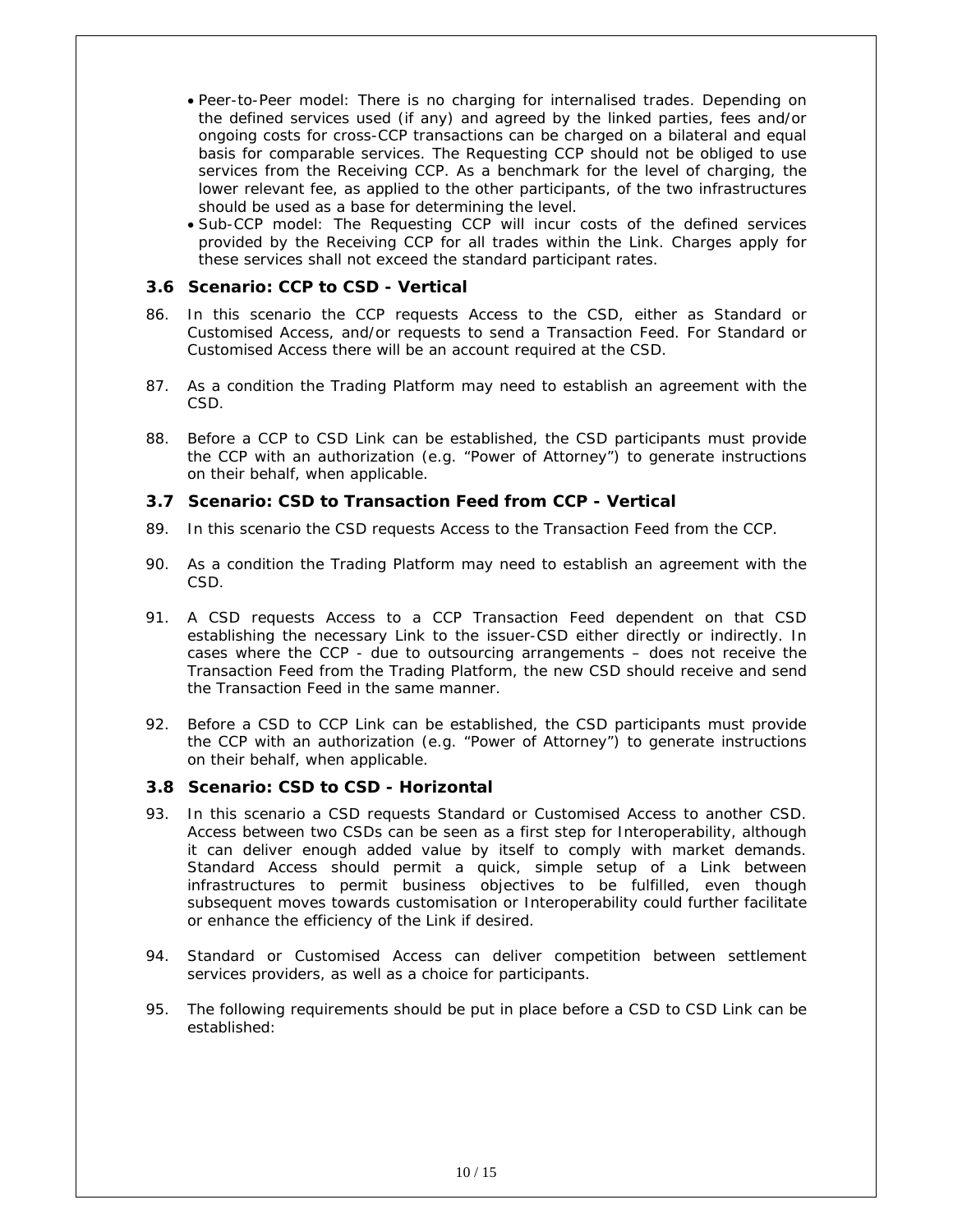- The rules and regulations of the Receiving CSD must allow other CSDs to become participant in the Receiving  $CSD<sup>1</sup>$ .
- The regulations of the Receiving CSD should allow the use of nominee/omnibus accounts.
- The Receiving CSD should provide the Requesting CSD with all functionality made available to Receiving CSD's members.

#### **3.8.1 Scenario: CSD to CSD - Standard Access - Horizontal**

- 96. In this scenario Standard Access means that a CSD links to another CSD like any other standard participant.
- 97. The following principles should apply:
	- The Receiving CSD opens account(s) for the Requesting CSD.
	- Standard Service Documentation which is used as per any other member or participant defines the standard services provided by the receiver to the Requesting CSD.
	- All securities eligible in the Receiving CSD should be made available to the Requesting CSD except in case there are any legal restrictions applicable which also apply to all the other participants in a similar manner.

#### **3.8.2 Scenario: CSD to CSD - Customised Access**

- 98. In this scenario Customised Access implies that the Receiving CSD will provide some specific services at the request of the other CSD. This customisation will only benefit the Requesting CSD and will have no impact on the standard participants of the Receiving CSD. Therefore it will be compensated by the Requesting CSD on a cost-plus basis unless bilaterally agreed otherwise (see also Chapter 4 - *Business Case*).
- 99. Any developments which eliminate the Giovannini Barriers (or similar like ESF-ECSDA matching procedure or ISO standards) which are made available to participants of a CSD become part of the standard service offering and therefore do not constitute customisation.
- 100. If a Receiving CSD is requested to remove all or part of these barriers in advance of its current deadline and this is feasible, this may fall within customisation (See Chapter 2.3.3 - *Customised Access*), unless it is made available to all other participants within the same timeframe and used commonly by the participants.

#### **3.8.3 Scenario: CSD to CSD – Interoperability**

- 101. In this scenario CSD to CSD Interoperability will be established.
- 102. Interoperability between CSDs would be building on Access as previously described. Conditions that would make the difference between Customised Access and Interoperability are for example:
	- Similar technical features
	- Similar cut-off times for corporate actions services
	- Similar service level

-

- Where settlement occurs in batches, the batches are synchronised
- Common contingency procedures
- Negotiated fee schedule

And any other changes that break the Receiving Party Principle are considered Interoperability.

<sup>&</sup>lt;sup>1</sup> The Receiving CSD can either be the Issuer CSD of a specific security or another entity having a link with the Issuer CSD.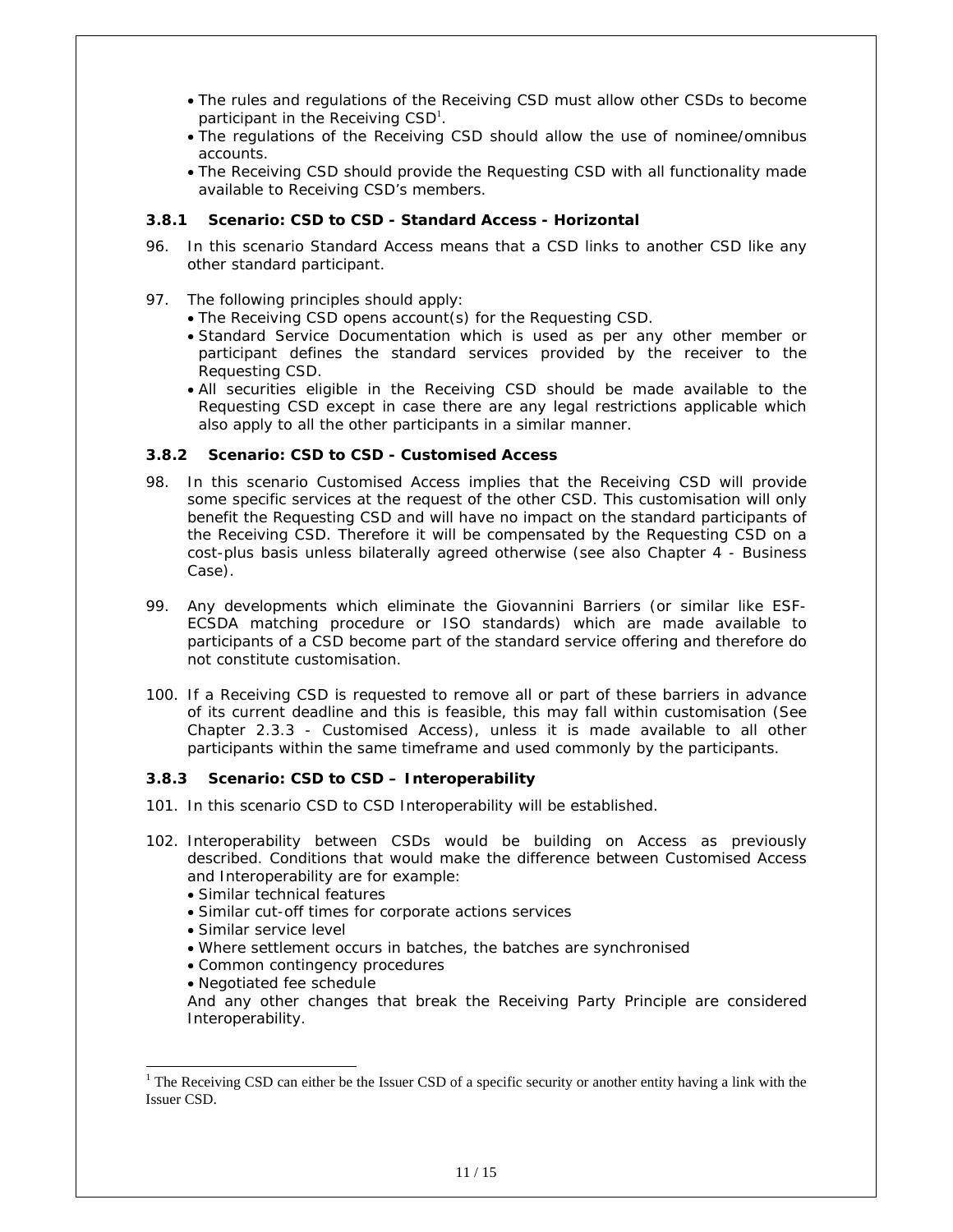103. The Interoperability agreement must always be based on the business case of the entities concerned (see Chapter 4 - *Business Case*) and on proper risk control. These business cases must take into account the market demand on all sides as well as the recovery and amortisation time horizon.

### **4 Business Case**

#### **4.1 Business Case General Principles and Definitions**

- 104. The Requesting Organisation's Business Case is the assessment of the user demand, financial, commercial and marketing issues and other terms of the implementation of a new service for the entity that will be offering this new service. In addition the Business Case should contain the costs incurred by the Receiving Organisation for any change required. The Receiving Organisation will specify to the Requesting Organisation all applicable tariffs.
- 105. The Requesting Organisation will provide the Receiving Organisation with the Service Description containing:
	- Operating Model
	- Legal Framework
	- Regulatory Conditions
	- Customisation required (if applicable)
	- Requested timing

The Business Case of the Requesting Organisation will not be shared with the Receiving Organisation nor made public.

- 106. Loss of market share will not be used as part of the Receiving Organisation's Business Case and therefore cannot be used to deny a request.
- 107. For all Links it is the decision of the Requesting Organisation to make a request based on the analysis of its Business Case (i.e. the impact on its business). Any one-off investment costs associated with the creation of the Link should be charged to the Requesting Organisation on a reasonable cost-plus basis, unless otherwise agreed by both Organisations.
- 108. Provided the request is reasonable (in terms of e.g. scope, resources and timing), the Receiving Organisation should respond to the request in good faith.
- 109. In case a similar customisation is requested by more than one Organisation at the same time, or prior to implementation in the Receiving Organisation, the corresponding one-off costs should be shared between the Requesting Organisations equally.
- 110. If the request is received during the Receiving Organisation's amortisation period then the one-off cost should be adjusted accordingly.

# **5 Application Standards**

111. Every Organisation must provide terms and conditions in English, (as a minimum), as well as procedural and technical conditions for Access, Transaction Feed and CCP to CCP Interoperability requests.

#### **5.1 Application Process**

112. The Standard Access criteria and its corresponding application procedures shall be made available upon request.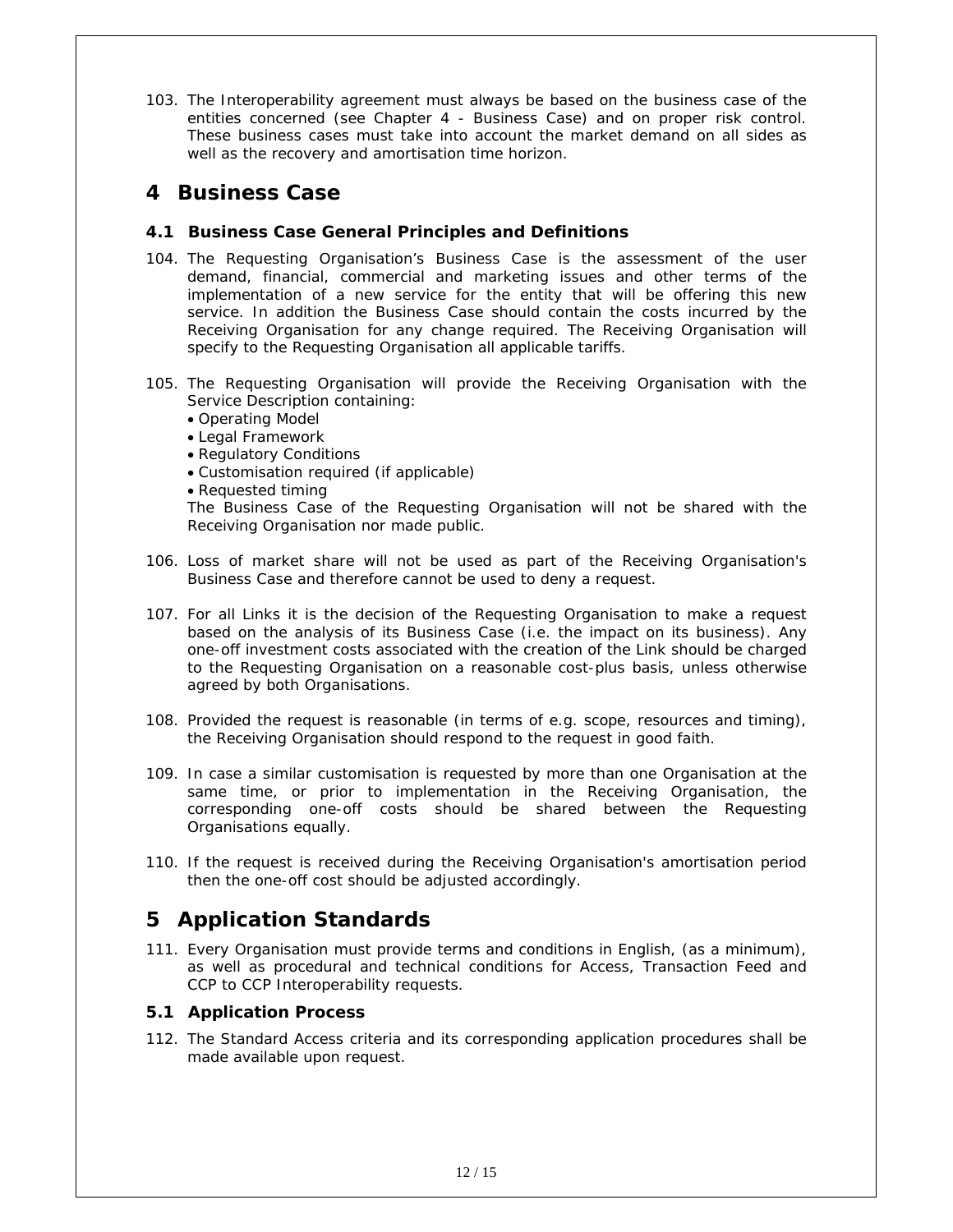113. For Customised Access, Transaction Feed and CCP to CCP Interoperability requests the application process comprises the following steps and should be followed expeditiously:

Step 1. The Requesting Organisation should send a written application request and the proposed Service Description (see Chapter 4.1 - *Business Case General Principles and Definitions*, Article 105) should be included in the request.

Step 2. The Receiving Organisation must confirm the receipt of the application request within 15 business days.

Step 3. The Receiving Organisation will assess the request and respond (including an initial cost estimate and timeline) within 6 weeks after having discussed the requirements with the Requesting Organisation and any other third-party if applicable.

Step 4. Cost specification stage: the Receiving Organisation(s) and any other thirdparty if involved will specify in detail the costs of the customisation considering the final and agreed Functional Specifications from the Requesting Organisation. Costs indicated by the Receiving Organisation(s) in the business case should not be substantially modified after the "cost specification phase" and once they have been approved by the Requesting Organisation, unless enough justification is provided by the Receiving Organisation or bilaterally agreed by both Organisations or a reasonable time frame for implementation has lapsed.

- 114. Where the request is denied, the answer should include the legal, technical, operational reasons why this request is denied, and if possible, what would need to be done by the Requesting Organisation in order to enable its request.
- 115. The implementation process follows on from the successful completion of the application process and will lead to the following steps if applicable: Contractual documentation, Detailed Functional and Technical Specifications, IT development, Organisational Readiness, testing and implementation.

### **6 Mediation mechanisms**

116. In case of a dispute regarding interpretation or application of this Guideline (as described in this Guideline or in section IV in the Code of Conduct) both Organisations (Requesting and Receiving parties), hereinafter referred to as the "Parties" or individually as a "Party" shall try to solve the dispute expeditiously and in good faith.

#### **6.1 Mediation process**

- 117. For any type of Link with a right or conditional right, a mediation process will be followed by both parties in the event of a dispute. However, for CSD to CSD Interoperability, in line with Article 36 of the Code, any appointed mediator will have to take into account the specificities and technical difficulties related to Interoperability between CSDs as well as the content of Article 46 of this guideline.
- 118. The mediation process does not constitute an arbitration procedure.
- 119. In order to start the mediation process a Party shall send a written request to the other Party demanding mediation. The Receiving Party shall respond to this request within two (2) weeks.
- 120. The Parties shall submit the dispute to a mediation mechanism in the jurisdiction of the Receiving Organisation, provided that there is one unless agreed differently. In the absence of a mediation mechanism in the jurisdiction of the Receiving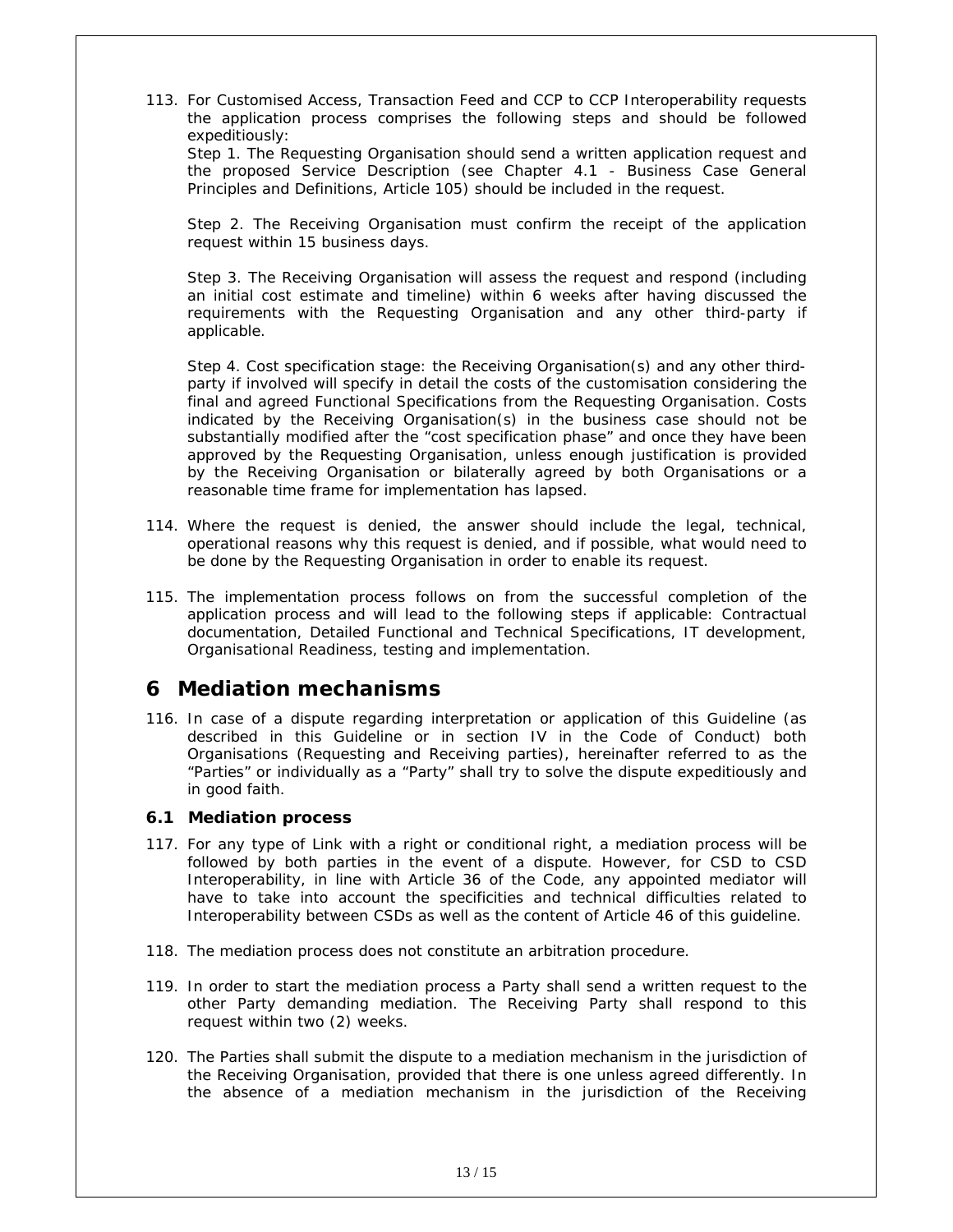Organisation, the Receiving Organisation should refer the matter to the Amicable/Alternative Dispute Resolution procedure (ADR) of either the LCIA (London Court of International Arbitration) or the ICC (International Chamber of Commerce). In such case the mediation process shall be carried out by this organisation, in accordance with its current procedures.

- 121. Each Organisation shall bear its own costs (legal fees, expert fees or likewise) related to the mediation process, and shall equally share the cost for the mediator. However, in the event the Organisation initiating the Mediation Procedure is considered by the Mediator to have taken actions for Mediation Procedure without justified reasons, such Organisation shall pay the full cost of mediation.
- 122. The mediator shall:
	- be impartial and independent.
	- disclose any circumstances likely to give rise to justifiable doubts about his impartiality and independence.
	- inform the Parties, before the mediation procedure begins, how the mediator will charge for his/her services.
	- The mediator will produce a report at the end of the mediation process
- 123. The EU Commission shall be informed of the decisions adopted regarding disputes submitted to the Mediation process. It is understood that any commercial information communicated to the EU Commission will be treated confidentially.

### **7 Legal, Fiscal & Regulatory arrangements**

- 124. There are limitations that stem from the legal, fiscal and regulatory sector in addition to the Giovannini barriers that would prevent competition from taking place on an equal footing even when Interoperability and Access rights are delivered by the industry under this Guideline. These limitations are outside of the Market Infrastructures' control. The following are some examples of these limitations:
	- Intraday financing in Central Bank Money is provided only to local Organisations.
	- The non-banking status of most CSDs today will make it difficult to offer competitive services for the payment leg of the cross-border DVP transactions.
	- Of critical importance for CCPs, there are no internationally-agreed standards and application in relation to insolvency regimes, approaches to the treatment of exposures to CCPs for regulatory capital purposes, client money segregation and the appropriate level of mutualisation of risk between regulators, which may prevent the operation of a level playing field in terms of relative risk between CCPs
	- In countries that do not allow Omnibus account structures the additional cost of maintaining these accounts may undermine the Business Case of the Requesting Organisation.
	- Services that require a local agent e.g. payment leg of the DVP, tax reclaim.
- 125. Any potential barriers or limitations, outside of the control of the Market Infrastructures, that may be identified during implementation of Access or Interoperability will be reported to the Requesting Organisation and may be reported to the European Commission.
- 126. Therefore the Organisations call on the European and national authorities to continue to work toward elimination of such additional legal, regulatory and tax barriers and encourage supervisory convergence to fully exploit the potential from these Guidelines.